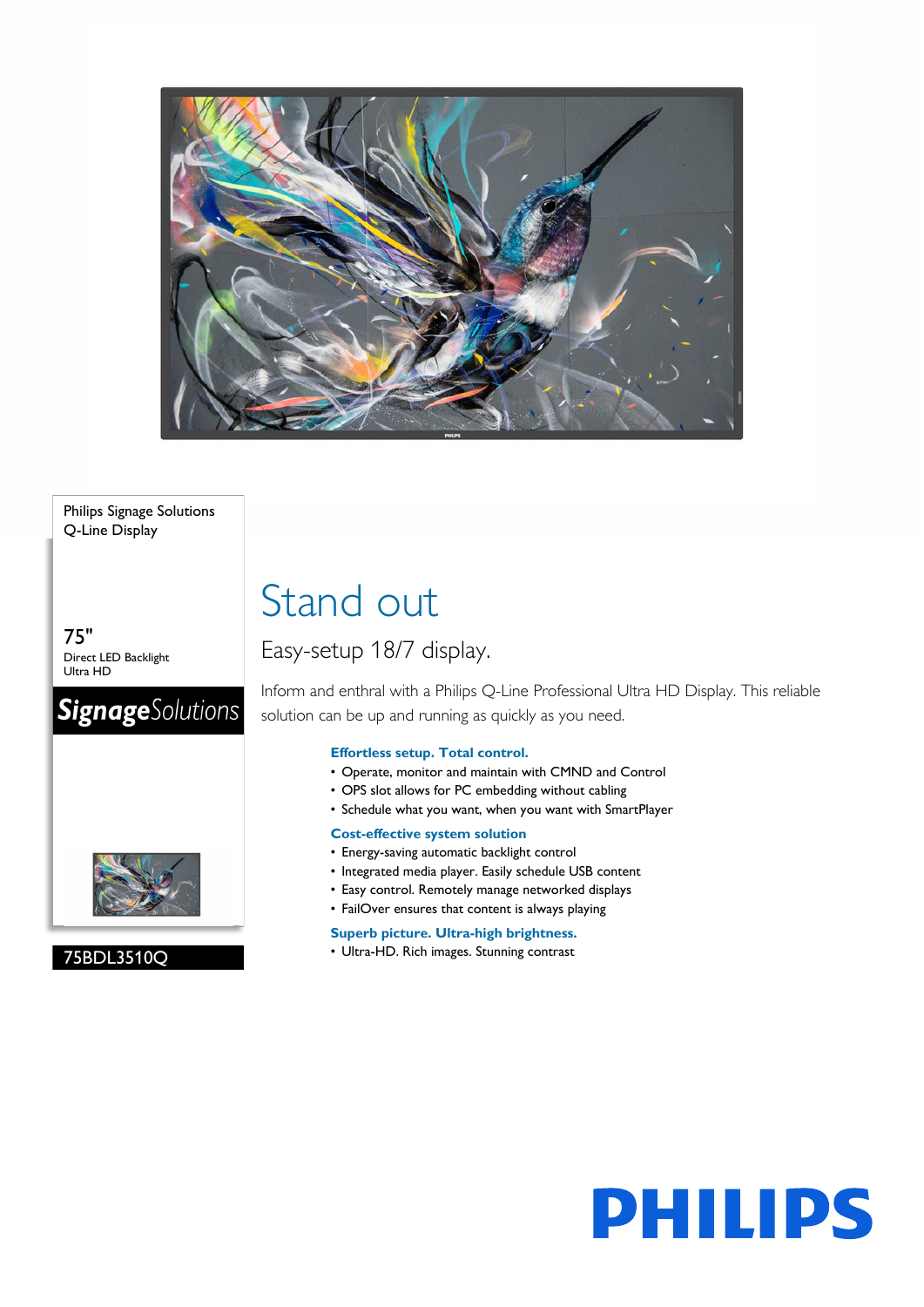# **Highlights**

### **CMND and Control**



Run your display network over a local (LAN) connection. CMND and Control allows you to perform vital functions like controlling inputs and monitoring display status. Whether you're in charge of one screen or 100.

### **Integrated media player**

Easily schedule content to play from USB. Your Philips Professional Display will wake from standby to play the content you want, and then return to standby once playback has finished.

### **FailOver**



From waiting room to meeting room, never show a blank screen. FailOver lets your Philips Professional Display switch automatically between primary and secondary inputs, ensuring that content keeps playing even if the primary source goes down. Simply set a list of alternative inputs to be sure your business is always on.

### **SmartPlayer**



Turn your USB into a true cost-effective digital signage device. Simply save your content

(video, audio, pictures) on your USB and plug into your display. Create your playlist and schedule your content via the on-screen menu, and enjoy your own playlists anytime, anywhere.

### **OPS slot**



Integrate a full-power PC or Android-powered CRD50 module directly into your Philips Professional Display. The OPS slot contains all the connections you need to run your slot-in solution, including a power supply.